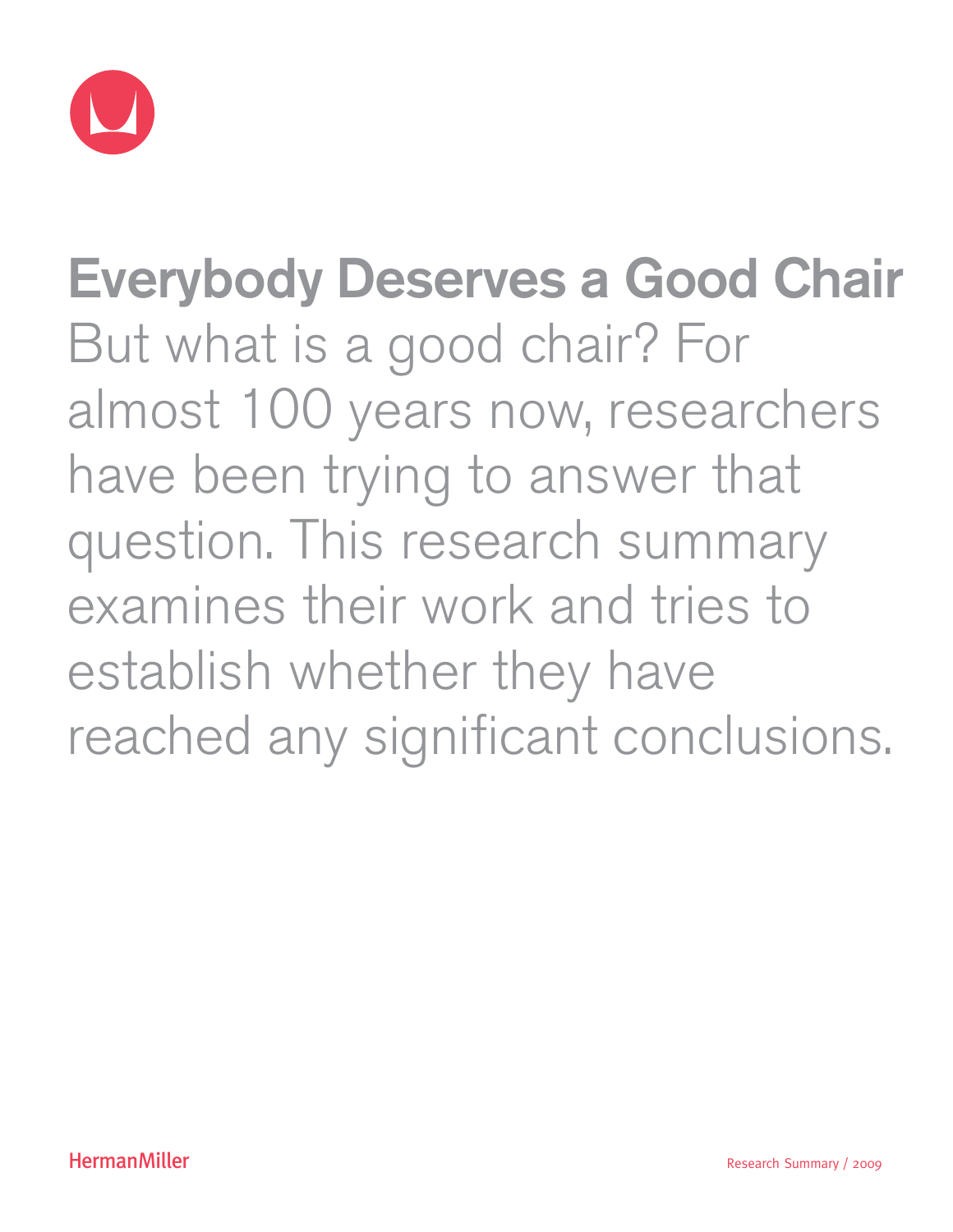## **So What?**



You may be asking yourself what difference it makes: A chair is a chair, right? Well, not quite. First, people who sit down to work for long periods of time run a high risk of low-back injury, second only to those who lift heavy weights,<sup>1</sup> and the risks increase with age.<sup>2</sup> Also, the total number of lost work days and the cost of each back injury are increasing.3

Second, as economies worldwide shift over to knowledge work, more people are sitting down on the job than ever before. In fact, you are probably reading this summary at work, and you're likely to be sitting down. In a recent study, Herman Miller researchers observed and cataloged movements of 40 office workers for a combined total of 160 hours. As a group, these workers spent 93 percent of their time sitting in an office chair.<sup>4</sup>

Finally, people in every office are doing work that has been radically influenced by the computer. They don't have to get up often,<sup>5</sup> because all the information they need is one keystroke away. And with much of the information "processed" on screen, they have less variety in their work and fewer reasons to work away from the computer.<sup>6</sup>

#### **Three Research Models**

There are literally reams of research on seating. To approach it systematically, the material has been broken into models. (It is important to remember that the models are simplified ways of categorizing the inferences drawn from the material and were not models actually used by the researchers.)

The static model covers research that assumed there was a proper way to sit at work. Since the 1700s, designers have designed chairs that will support or even enforce correct posture.

The dynamic model covers research recognizing that people move a lot as they work sitting down and that they get up a lot to move around between bursts of work. Chairs put into this model are those that support, and even encourage, motion.<sup>7</sup>

The holistic model covers research that examines the chair in the context of its use.<sup>8</sup> Research in this area is not limited to seating, but includes information valuable to furniture and computer manufacturers, to architects and designers, and to companies and their employees as well.

The three models are not bound by a strict chronology, with the most discredited ideas appearing earliest. In fact, influential researchers from 1924 on have articulated holistic principles, $9$  and researchers started writing about dynamic seating in the late 1950s.<sup>10,11</sup> What the passage of time has revealed is that some early research is no longer relevant because knowledge work has been changed so dramatically by the computer.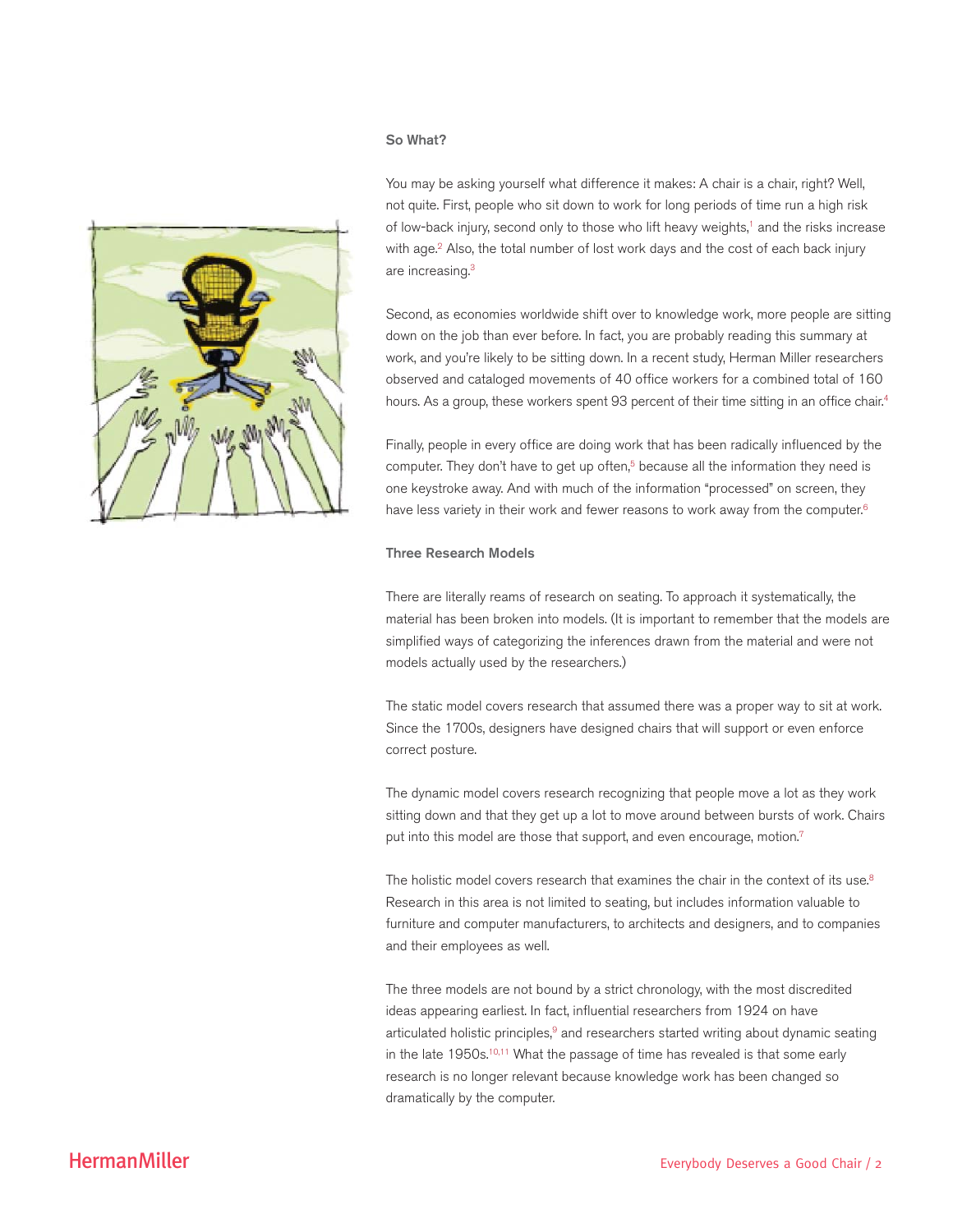### **The Spine**

There is little disagreement about this basic fact: The human spine and muscular/skeletal system are two areas most vulnerable to the stresses of sitting.

The spine looks like a long, bony centipede, tapering at the neck and pelvis, and is composed of 32 individual vertebrae linked together by ligaments. Pads of fluid-filled cartilage, called discs, maintain the correct vertical spacing between the vertebrae and cushion the bones, which may otherwise grate on each other or pinch nerves as the spine flexes. The base of the spine is called the sacrum. The spine works well when a person stands, curving gently inward at the lower back and neck and outward at the shoulder blades and at the pelvis. When a person stands, the disc pressures are lower than when the person sits upright.<sup>12</sup>

Numerous studies of the discs—by A. Nachemson, D. Chaffin, G. Andersson, and K.H.E. Kroemer, among others—show that a slow and subtle pumping action occurs when we are in motion. Nutrients are drawn in through the disc walls and waste products forced out. When we are immobilized, as when we sit for long periods of time, this pumping action is severely reduced and may weaken the disc walls. This weakness may lead to disc rupture—a serious, painful, and frequently disabling event.

Most office work is done sitting down since it permits a high degree of hand-eye coordination and upper-body stability. When a person sits, the inward (lordotic) curve of the lower back can straighten or even begin to curve outward (kyphotic)—something you can feel in your own lower back by placing your hand there as you sit down. It's the rotation (or tilt) of the pelvis that influences spinal alignment, because the base of the spine, the sacrum, is rigidly attached to the pelvis.

Such reversed spinal curve puts higher pressure on the discs and may contribute to their deterioration and herniation. For this reason, some researchers say the spine is not "well designed" for sitting. They believe people are evolving too quickly from a standing being (Homo Erectus) to a sitting being (Homo Sedens).

Now the good news: When a person sits in a chair and uses its reclining backrest, disc pressure drops by as much as 20 percent. And when someone sits upright and uses the chair's armrests, muscle activity is also reduced. These phenomena are described variously by numerous researchers in this field.

# **The Muscles**

All physical actions involve both static and dynamic muscle activity. When a person works on a keyboard, for example, the arms are held still, but the fingers move dynamically. All activity is fatiguing, but fatigue can be delayed in onset and intensity if the activity is rhythmic and dynamic.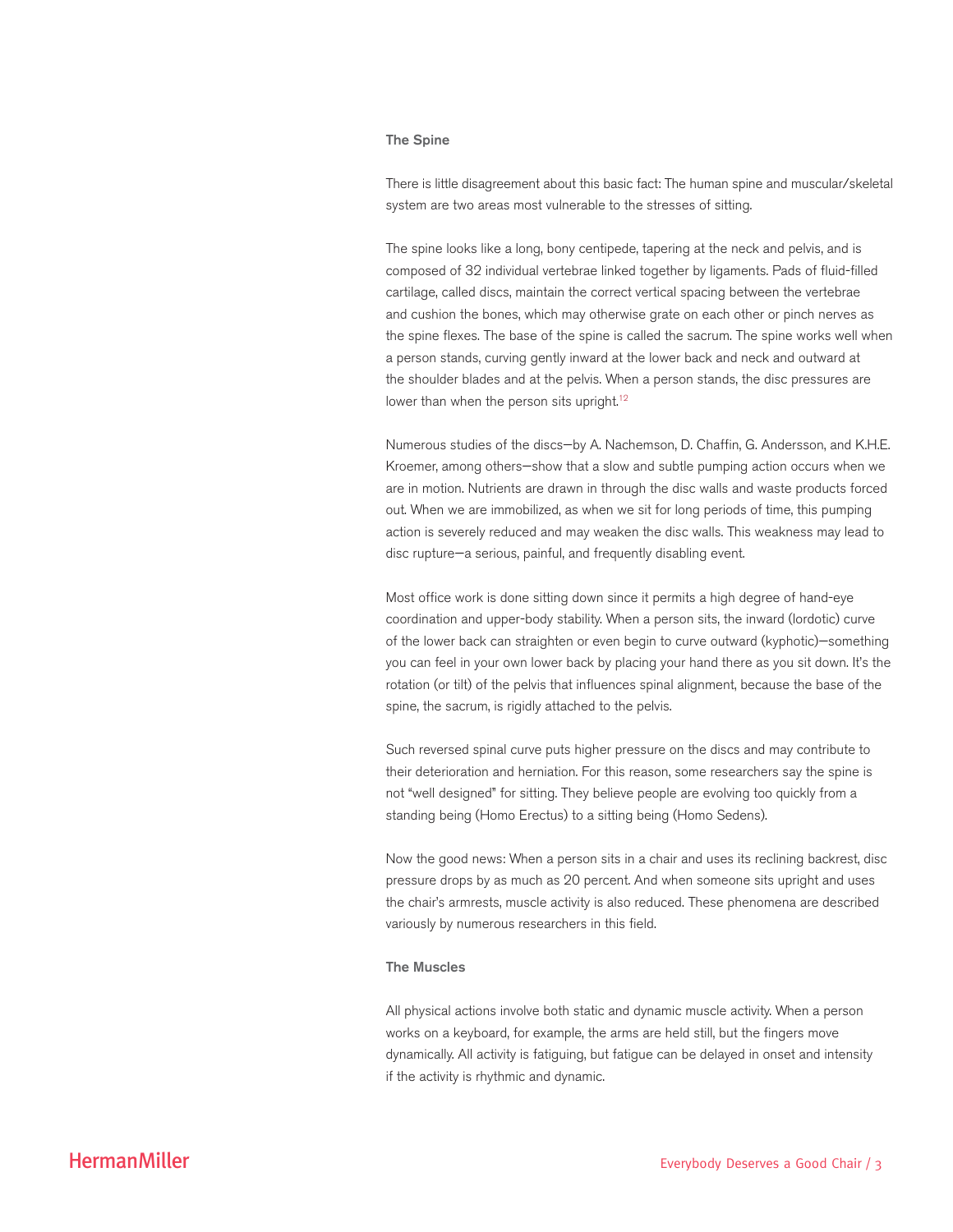Dynamic activity is characterized by the alternate contraction and relaxation of muscle fibers, pumping oxygen-rich blood in and forcing out waste products like carbon dioxide and lactic acid. Dynamic activities include walking, running, and swimming. Because these activities are rhythmic, it takes less muscular effort to keep them up for long periods of time.

On the other hand, static activity is very difficult to keep up, even for brief periods of time, without feeling fatigue or pain. Static activity is characterized by the constant contraction of muscle fibers, which causes congestion, traps waste products, and prevents the flow of oxygen and nutrients into the tissue. Static activities include holding any posture for a period of time—standing still, bending one's head forward, holding one's arm out from the body, for example.

When people feel fatigue, they intuitively do a number of things to relieve the affected muscles. They may shift positions to come at tasks from a new angle, find ways to support their hands or arms, use the other hand for the same task, take short rest breaks, or switch to another activity for a while.

Research supports the benefits of intuitive responses to fatigue. One experiment showed that people tend to use several muscle groups to accomplish a single task, shifting from one group to the other long before the activity becomes painful.<sup>13</sup> Other research showed the benefits of providing arm or elbow support, especially for work done at shoulder level or higher.<sup>14,15</sup> Finally, research also showed that rest breaks of as little as 10 seconds increase the ability of a fatigued group of muscles to continue working.16

**The Static Model: The So-Called "Right" Way to Sit**

Physiological research that began in the 1940s continues to the present; many of its findings fit into what has been called the static model of research. The supposition of this static model is that it is possible to identify the "right" way to sit.

There were a lot of rules in the offices of the 1940s, 1950s, and 1960s—a desire for external evidence of order and stability, unwritten codes for behavior and dress, and subtle markers to separate people with high social standing and education from those without it. In these paper-based offices, the exemplar of the "right way to sit" was the secretary.

## **Sitting Upright**

The highly trained, professional secretary was generally a woman who worked at a mechanical typewriter. She sat on her so-called secretarial chair with both feet firmly on the floor, ankles touching, knees touching, and her upper legs forming a perfect 90-degree angle with her torso. Her back was upright, her head turned slightly to the side to view what today would be called the source document, her elbows were held in close to her sides, and her hands hovered over the keys.

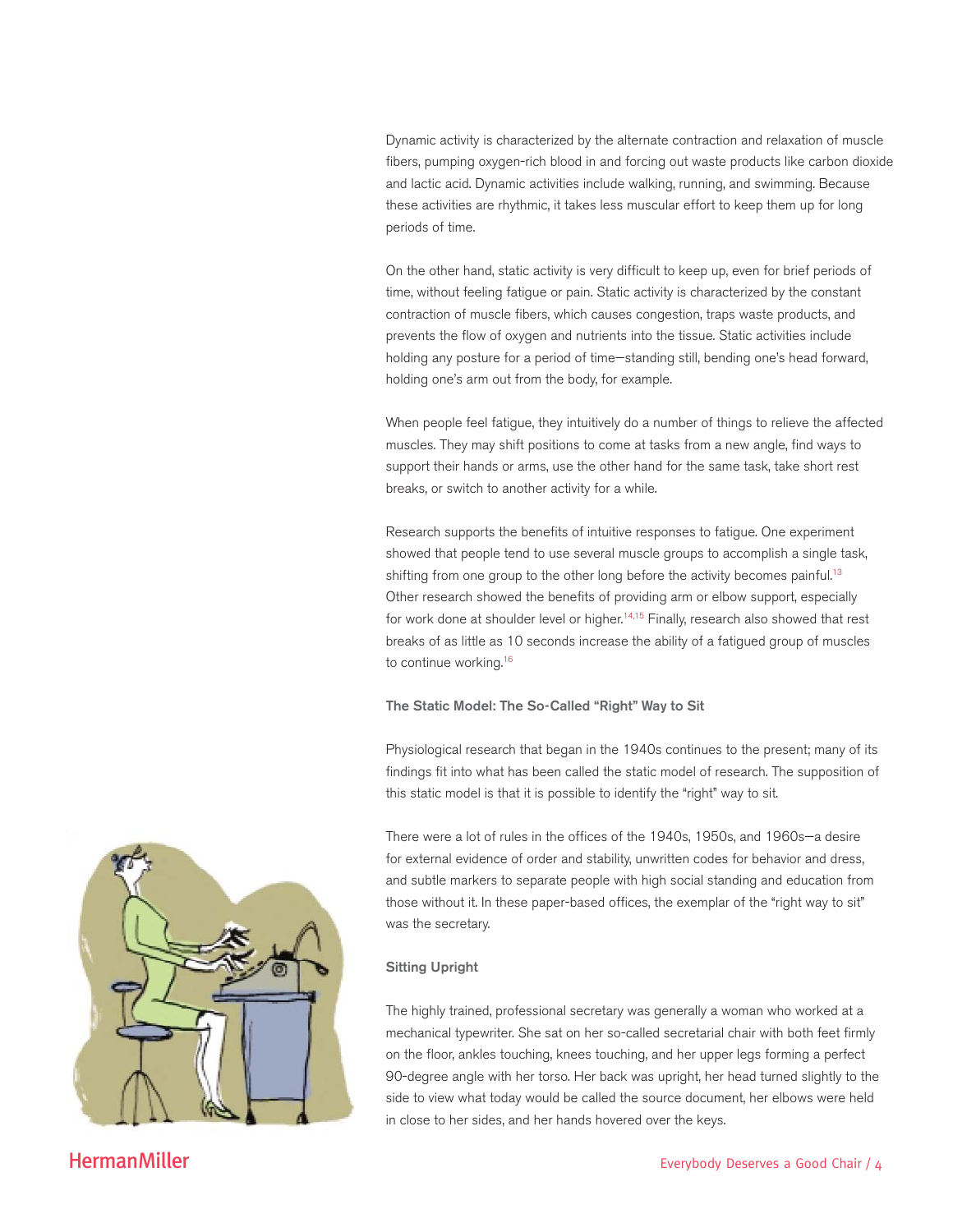She had to use considerable force to type, because the keys were mechanically operated; when she reached the end of the line, she pushed a lever to ratchet the paper upward and return the carriage to the left margin.

Seating research focused on this person and tried to design a chair that would adequately support her. It clearly assumed that her posture was appropriate and that she would maintain it whenever she worked at the keys.

And yet, chair designs varied widely: Some back supports were adjustable, other chairs provided only upper-back support, while others supported the lower back better. Seat shape and dimensions varied widely, as did cushion firmness. Some chairs had casters; others, glides.

The only agreement seemed to be about armrests, which were almost uniformly excluded from discussions of chair features. Perhaps "rest" had no place in this work environment.

While the research continued to focus on various aspects of "good chairs" for "correct posture," office technology began to change. The manual typewriter was gradually replaced by an electric one. A key replaced the carriage return lever, and the left hand, once free to swoop across the face of the machine at the end of each line of text, now simply hovered, like the right hand, over the keys.

Typists, selected for their speed (words per minute, or WPM), and formerly frustrated by the slowness of the mechanical typewriters, found that the new machines were capable of going fast enough to keep up with them. More work began to get done in less time.

Then in the early 1990s, technology changed again, this time drastically. Along came the desktop computer, and researchers noted an increase in health complaints associated with using it.<sup>17</sup> Working on these early computers while sitting in a chair that accommodated only an upright posture led to eyestrain, fatigue, and back, neck, and shoulder pain.<sup>18,19</sup>

While the notion of a single "correct" way to sit continued to appear in research, a new "correct" seated posture was being identified. This posture was observed in astronauts and underwater workers. What seemed to be a natural resting posture for humans in low gravity was characterized by a slight bending of the knees, a more open angle between the torso and thigh (128-135 degrees), a restoration of the lower-back curve found while standing, and upward floating arms. Both the knees and elbows were held rather widely apart.<sup>20</sup>

People who sat this way at normal gravity could do so in either a reclined or a forward-leaning position. Researchers found that muscle activity and disc pressures were reduced while reclining,<sup>21</sup> but not while leaning forward.<sup>22</sup>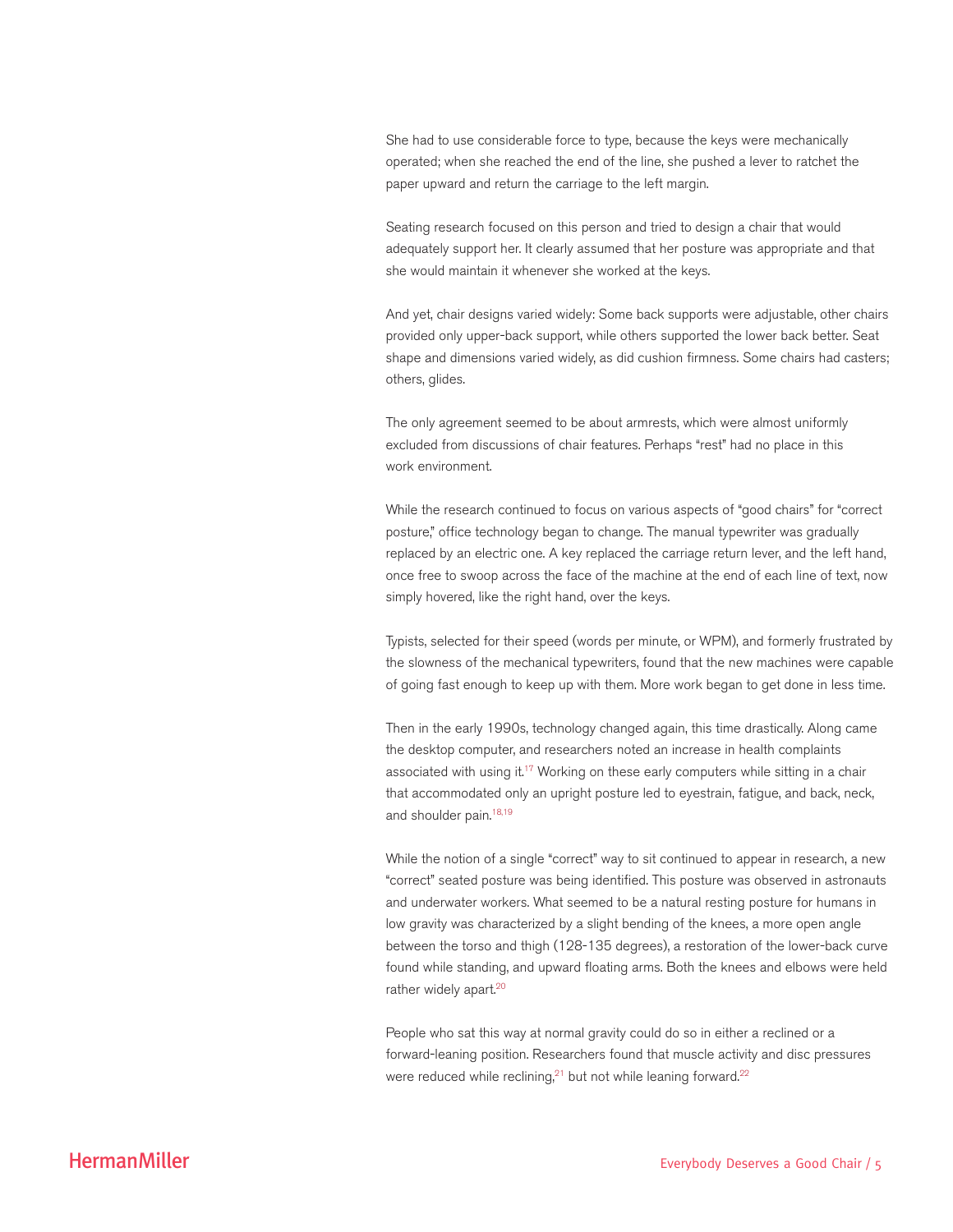

## **Leaning Forward**

Meanwhile, computer users were leaning forward a lot. Perhaps it was necessary, because the characters on early computer screens were not always easy to read, and there was often a reflection on the screen from overhead lighting. In addition, early keyboards were attached to monitors and could be reached most comfortably by sitting closer to the work surface.

Designers tried to provide chairs that would support a forward-leaning posture. The best-known chair of this type is the "kneeling" chair. When someone sits in it, most of the weight is forward of center, and the angle between the upper legs and torso is quite open. Because the seat cushion tilts the pelvis forward and down, the person is "encouraged" to maintain the natural curve in the lower back.<sup>23</sup>

The major drawback seems to be that if one grows tired of this position, the chair won't let the person sit any other way. And in one case, even though the users in a study knew how important it was to maintain the "correct" lower back curve, they still slumped when they got tired. $24$  And without a back rest to lean against, they seemed to get tired quite often. However, many computer users still sit leaning forward, especially when doing paper-intensive work.<sup>25</sup>

# **Reclining**

Other computer users lean back in a race car driver's posture. This reclined posture also opens up the torso-thigh angle and tilts the pelvis; and if the chair has a well designed backrest, leaning back reduces disc pressure and muscle activity.<sup>26</sup>

Reclining requires a combination of skill and the right equipment to be an effective work posture: One needs a computer screen clearly visible from a distance, a wireless keyboard and mouse, and ideal ambient lighting with no screen glare at any angle. In addition, the user must be able to touch-type, because as soon as the user's head comes forward to look at the keyboard or screen, the body follows, as does the chair.

### **In Summary**

While there is research enough to support the validity of any single "correct" posture, such a narrow focus makes it more likely that benefits of alternative postures will be overlooked. Further, the problem with designing a chair that supports only a single posture is that there are health risks associated with maintaining static postures and that people simply don't sit still.

## **The Dynamic Model**

As chair designer Bill Stumpf was among the first to document in the late 1970s, people at work move—a  $\frac{1}{2}$  Like most seminal observations, it was obvious to anyone who thought about it, but few had realized its importance before.

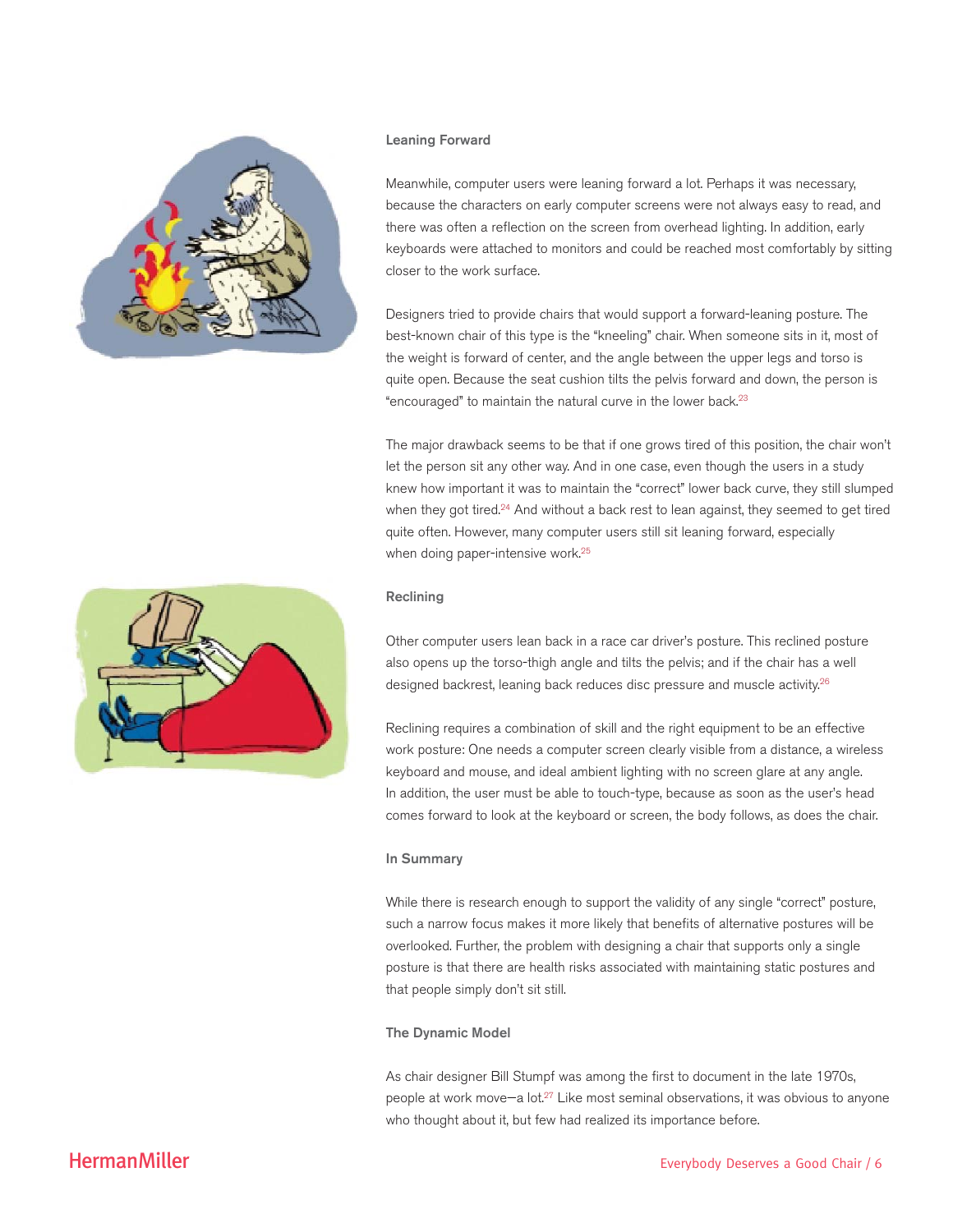# **Behavior Variables Percent of Time**

| <b>Tasks</b>                    |        |
|---------------------------------|--------|
| Mouse                           | 18.74% |
| Key                             | 19.70% |
| Read Screen                     | 7.73%  |
| Converse                        | 12.82% |
| Phone                           | 12.35% |
| Read Paper                      | 17.32% |
| Rest                            | 3.86%  |
| Write                           | 7.60%  |
| <b>Torso Postures</b>           |        |
| Forward                         | 45.25% |
| Upright                         | 26.96% |
| Recline                         | 14.50% |
| Turn                            | 5.75%  |
| l ean                           | 4.25%  |
| <b>Upper Extremity Postures</b> |        |
| Neutral                         | 28.94% |
| Neutral Extended Reach          | 51.76% |
| Far Extended Reach              | 15.62% |
|                                 |        |

A recent Herman Miller study that observed and cataloged the movements of 40 office workers found the group on average made 53 changes in their torso posture per hour. The same group averaged over 180 changes in their arm position per hour. Administrative people made the most torso movements, and technical/professional workers the least. Customer service workers averaged the most changes in arm postures, and executives the least.<sup>28</sup>

When making a phone call, people play with a desk toy, leaf through a catalog, or doodle. While writing, they lean on an elbow, lean back in the chair, look up for inspiration, or unwrap that stick of gum they've been saving. While in a meeting, they fidget, squirm, twist, tilt, and turn.

Further, no matter what they're doing, they will use various strategies to shift the activity away from tired muscles—stopping briefly, switching hands, changing to another kind of work, or stretching. As a last resort, they can always invent the pressing need to get coffee, make copies, or track someone down for a face-to-face meeting.

Stumpf's observations led to a chair designed to support the ways that people move at work.

### **What Support Will a Good Chair Provide?**

Generally, a good chair should accommodate a wide range of postures<sup>29</sup> without feeling resistant or loose. It should be easy to get into and out of. It should permit motion but be stable enough to allow close-up or detailed work. Maybe it should accommodate both paperbased and computer-centered work.<sup>30</sup> And it probably should accommodate at least three kinds of working postures—the reclined, the forward-leaning, and the upright-since there still no single theory about how people should sit.<sup>31</sup>

How to tie these results back to specific chair features is still under discussion. It is intuitively obvious that a good chair provides good back support: People who work leaning forward and upright will want to lean back and rest; people working in the reclined position need to feel securely supported.

There are a couple of ways to address back support. For those working in the forward and upright position, lumbar or pelvic support will prevent fatigue and improve comfort. Another way involves the use of armrests. Numerous studies reveal the relationship between armrests and their effect on the body in its seated position. Generally, if armrests are well placed and adjustable, using them has a range of benefits, particularly reducing stress on the neck and shoulders.

There seems to be little argument about features like swiveling and rolling to accommodate motion to and away from the task or the work surface. And there is an assumption by users, if not by researchers, that chairs should be durable and continue to provide the same levels of quality over time.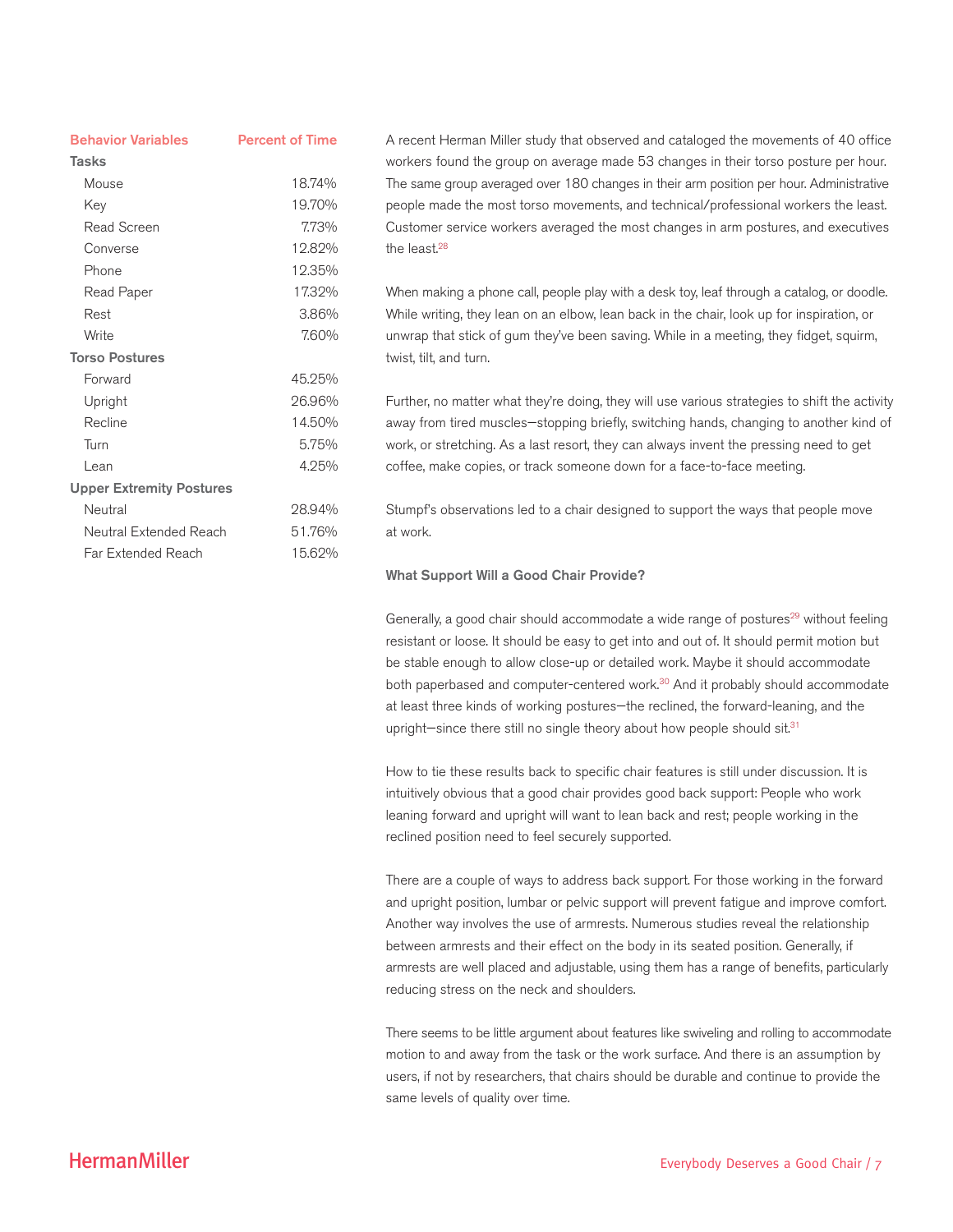### **In Summary**

The notion that chairs should both stabilize users and accommodate a range of motion has led to a significant redesign of chairs and a new way of talking about them. Designers are moving in two directions: designing chairs to meet the requirements of specific kinds of work, and designing chairs to accommodate a range of workers and a range of tasks. Ergonomic principles say the chair should first fit the user, then fit the task, and then allow for posture change and a variety of activities.

## **The Holistic Model**

These questions underlie what is being called the holistic model, in which descriptions of good chairs include the contexts in which they're used and the people who use them. Research fitting the holistic model concerns itself with the idea that jobs and tools designed for a homogeneous workforce can create problems for those with different attributes or strengths. Product designers are increasingly aware that every design decision made while designing a workstation is important and will have an impact on the users. The research assigned to the holistic category includes statements like the following:

"The modern office is a complex network of interrelated influences that represent a continuous challenge."<sup>32</sup> "No one chair type or line fits everyone."<sup>33</sup> "It is unlikely that any single product or workstation configuration will be satisfactory for everyone."34

While research has always acknowledged wide physical differences between the largest male and the smallest female, workforce diversity beyond that has largely been ignored. No more: The workforce is changing fast, with more women, minorities, and people with disabilities coming into the workplace as well as workers growing older.

Even the notion that it's possible to design for some imaginary average person has begun to yield to research showing that there really is no such thing as "average": While a range of "average" physical dimensions can be detailed, such as height, weight, and arm, torso, or leg length, no single person will match 10 out of 10 specific "average" dimensions.35 Studies show that until custom-built workplaces become the norm, adjustability will be the best solution, especially if users understand why and when to adjust chairs, work surfaces, and equipment. If not, they won't adjust them.

## **What Kinds of Work Are We Doing When We Sit Down?**

Research fitting the holistic model views sitting as a means to an end, not the end in itself: "What do people do when they sit?" becomes a crucial question. $36$  The Herman Miller study cited earlier (observing and cataloging the movements of 40 office workers) found the group spent an average of 47 percent of their time doing computer-related tasks.37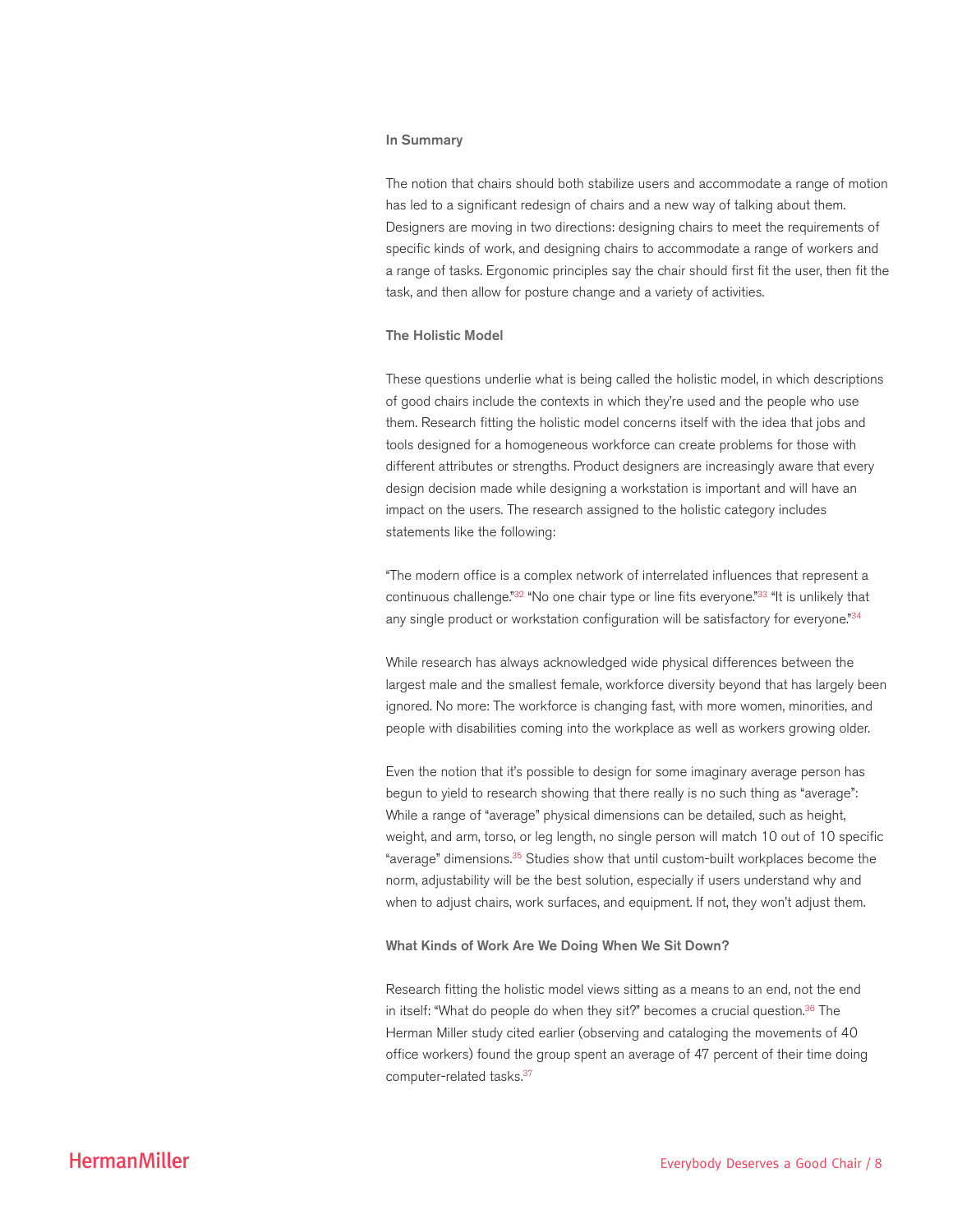## **How Office Workers Spend Their Time and Position Themselves**

Many people today sit down to work on their enemy, their friend, the computer. Whether they sit upright, recline, or lean forward, when they work at a computer, they tend to sit for long periods of time.

Herman Miller researchers have found that workers in today's computer-influenced office environments are sitting upright or forward about three-quarters of the time. Typically, their arms are raised somewhat (increasing static activity in the shoulder muscles), and their arms, hands, and head move constantly and with precision.<sup>38</sup>

The human head weighs about 10 pounds. It balances on top of the spine, with its position and movement controlled by a complex of three dozen muscles. These muscles, anchored at the collarbone, shoulders, upper spine, and the base of the skull, have nerves threading through them, running from the spinal column out to the hands and arms.39, 40

Most movements of the head away from center are maintained by static muscular activity.<sup>41</sup> Considering the wear and tear on tissue resulting from static activity, it is no wonder that multiple studies show a link between the use of computers and physical discomfort in the head, neck, shoulders, arms, or hands. Research by leading ergonomists, including E. Grandjean, S. Sauter, and the Koffler Group, link this discomfort to such factors as how the computer is used, $42$  as well as age, posture, and repetitive motions. It's under debate, but there are some who say problems start to surface when the computer is used as little as 10 to 20 percent of the time.

As these warning signals began to come in from the work world, research by Bryan Abas and A. Laville also found that fixed work postures, an emphasis on accuracy and speed, and intense static activity could cause progressive deterioration of joints, muscles, and tendon/ligament sheaths. Awkward hand or arm positions<sup>43</sup> and prolonged sitting or standing<sup>44,45</sup> were also causative factors in distress, pain, and even disability.

Research places blame on factors both within and outside of the workplace. Key workplace factors implicated in problems include weakened musculature or poor work postures, and inadequate environments, equipment, chairs, or job design. Factors outside of work can also contribute: sedentary lifestyles; poor posture, obesity, and health problems; sports injuries; and even the use of poorly designed beds, chairs, sofas, and car seats.46

From NIOSH and government offices to industry and research, the chorus grows: Chairs and equipment are only one part of the problem and the solution. Managers and employees must work together to identify and resolve job design, management, or facility issues as well.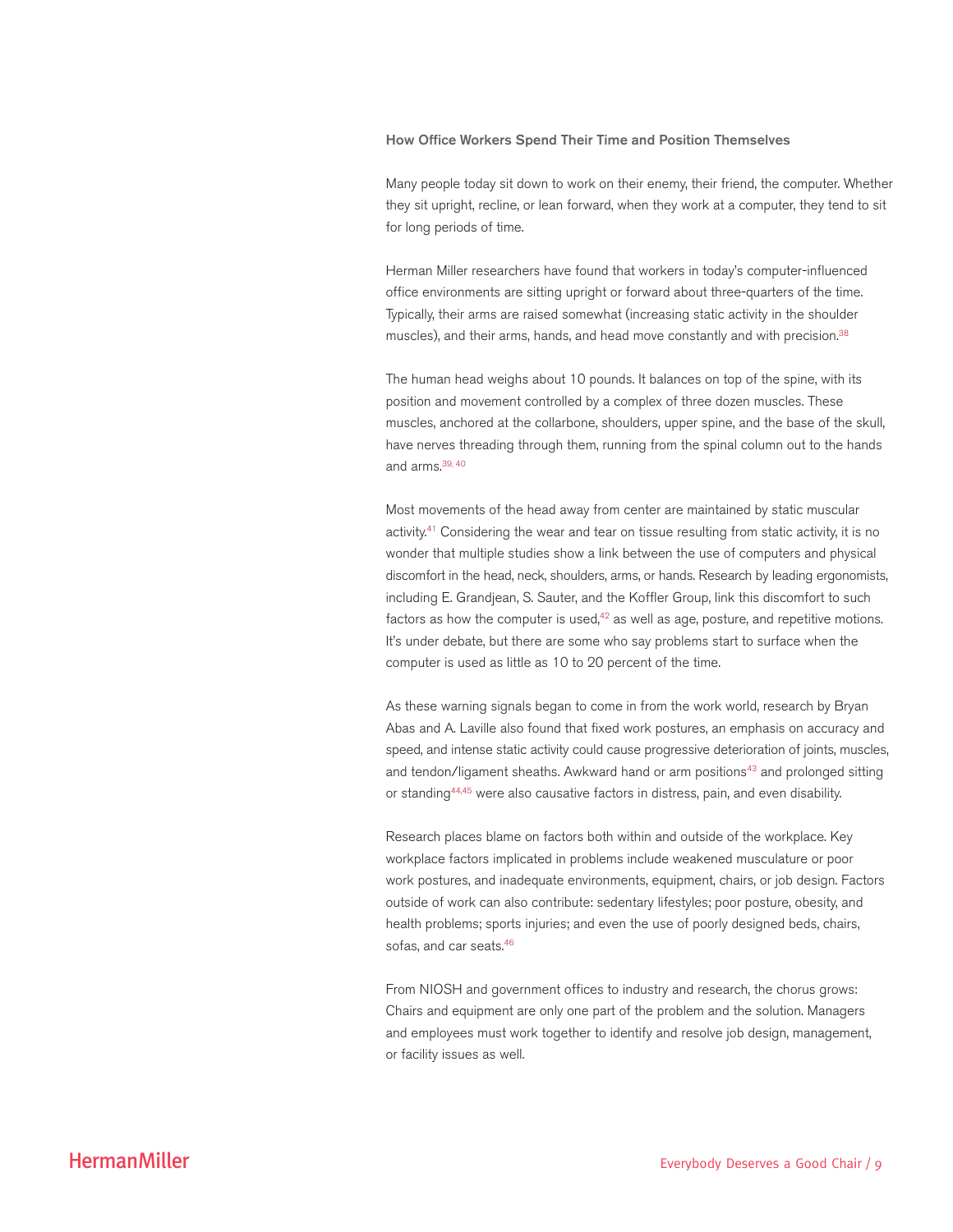### **In Conclusion**

The early notions of "correct" posture gave way as evidence made it clear that idealized postures were not necessarily healthful—especially not in a work environment dominated by the computer. Yet dynamic changes in posture, healthful in themselves, cannot compensate for the problems of poor workstation design, layout, equipment, lighting, acoustics, or job process. Researchers are finding that relatively minor adjustments to the entire "work envelope" can be significant. While this holistic view makes intuitive sense, it frustrates those who seek a cut-and-dried solution to the influx of problems being associated with knowledge work. It is probably accurate to say that these are now, or soon will be, everyone's problems. The solutions are just as likely to come from users as they are from researchers and designers.

## **Notes**

- Andersson, Gunnar, "Epidemiological Aspects on Low Back Pain in Industry," Spine, 6:1 (1981), pp.53-60.
- Lueder, Rani, "Back Rest Angle Usage: A Review," Humanics (Encino, California, 1990), p.10.
- <sup>3</sup> Webster, B., and S. Snook, private conversations with Chris Grant (July-August, 1992), in reference to Webster, B., and S. Snook, "The Cost of Compensible Low Back Pain," Journal of Occupational Medicine, 32:1 (1990), pp.13-15. Cited in Ergonomics of VDT Workplaces. (American Industrial Hygiene Association. In Press).
- <sup>4</sup> Dowell, W.R., Yuan, Fei, Green, B.; "Office Seating Behaviors, an Investigation of Posture, Task, and Job Type," Proceedings of the Human Factors and Ergonomic Society 45th Annual Meeting; 2001.
- <sup>5</sup> Grandjean, E., and W. Hunting, "Ergonomics of Posture: Review of Various Problems of Sitting and Standing Posture," Applied Ergonomics, 8:3 (1977), p.135.
- Sauter, S., et al., "Improving VDT Work: Causes and Control of Health Concerns in VDT Use" (Prepared for the Department of Administration, State of Wisconsin. Reprinted by the Report Store, Lawrence, Kansas, 1990), p.5.
- Kroemer, K.H.E., "Ergonomic Seats for Computer Workstations," Trends in Ergonomics/Human Factors V, F. Aghazadeh, ed. (Elsevier Science Publishers, North-Holland, 1988), p.319.
- <sup>8</sup> The Institute of Business Designers, "The Art and Science of Ergonomics," Industry In-Depth (1984), p.1.
- <sup>9</sup> Chaffin, D., and G. Andersson, Occupational Biomechanics (John Wiley and Sons, New York, 1984), pp.292-293.
- <sup>10</sup> Leuder, p.7.
- <sup>11</sup> Floyd, W. and D. Roberts, "Anatomical and Physiological Principles in Chair and Table Design," Ergonomics, 2:1 (1958), p.7.
- $12$  Nachemson, Alf, cited in Grandjean, *Ergonomics in Computerized Offices* (Taylor & Francis, Philadelphia, 1987), p.122.
- <sup>13</sup> Tanii, Kogi, and Sadoyama, "Spontaneous Alternation of the Working Arm in Static Overhead Work," Journal of Human Ergology (1972), p.154.
- <sup>14</sup> Bjelle, A., et al., "Clinical and Ergonomic Factors in Prolonged Shoulder Pain Among Industrial Workers," Scandinavian Journal of Work Environment and Health (1979), pp.205-210.
- <sup>15</sup> Bendix, Tom, "Chair and Table Adjustments for Seated Work," The Ergonomics of Working Postures, N. Corlett et al, eds. (Taylor & Francis, Philadelphia, 1986), pp.356, 359.
- <sup>16</sup> Hagberg, Mats, "Optimizing Occupational Muscular Stress of the Neck and Shoulder," The Ergonomics of Working Postures, N. Corlett et al., eds. (Taylor & Francis, Philadelphia, 1986), p.113.
- <sup>17</sup> Grandjean, R., et al., "VDT Workstation Design: Preferred Settings and Their Effects," Human Factors, 25:2 (1983), pp.161-165.
- <sup>18</sup> Attwood, Dennis, "Evaluation of Discomfort Experienced While Operating CADD Worksystems," Proceedings of the Human Factors Society-30th Annual Meeting (1986), pp.543-547.
- <sup>19</sup> Kroemer, p.316.